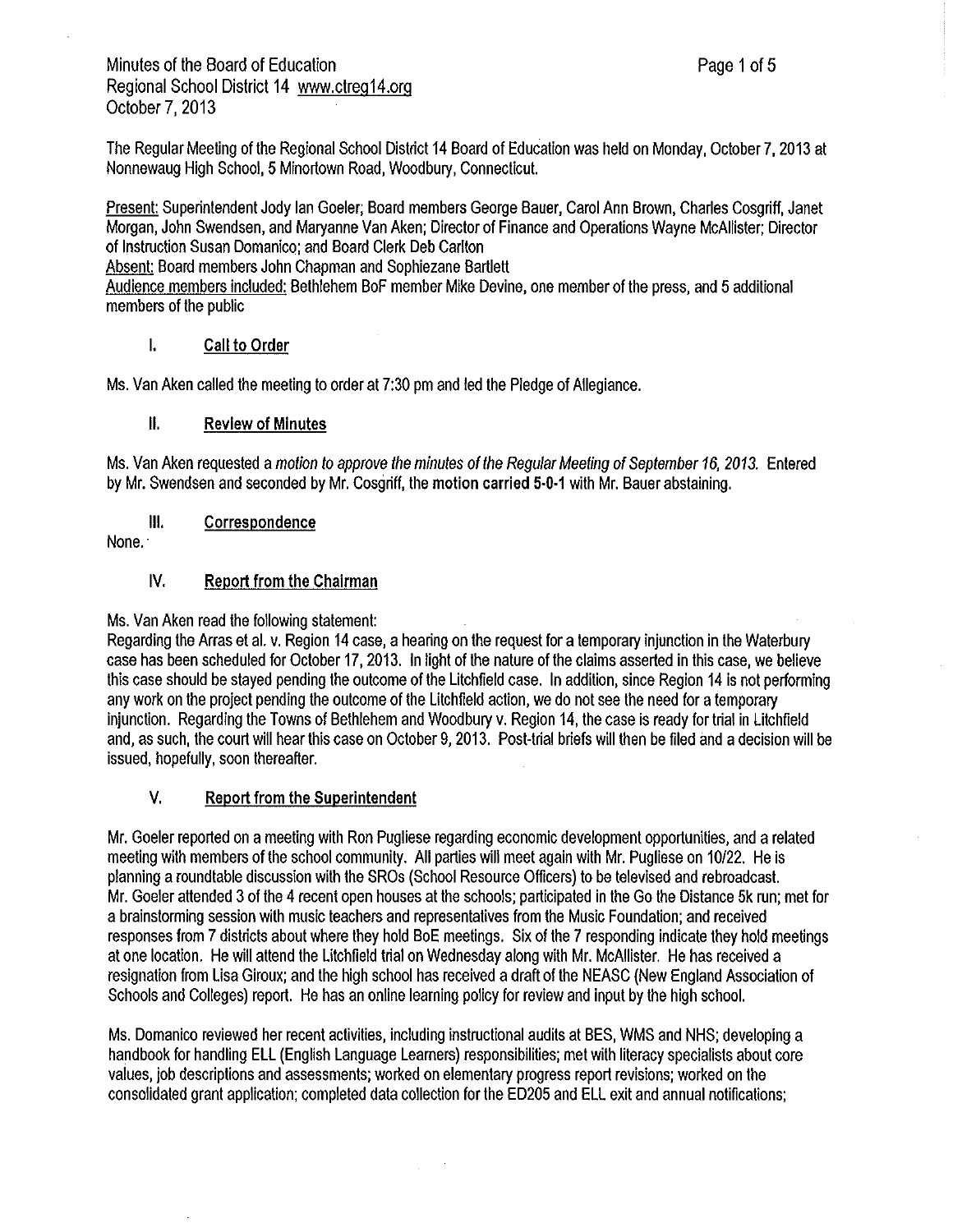Minutes of the Board of Education **Page 2** of 5 Regional School District 14 <www.ctreg14.org> October 7, 2013 organized and facilitated the CPDC (Curriculum and Professional Development Council) launch meeting; researched and formulated aproposal for literacy volunteers; and helped to secure transportation for teachers attending the Columbia reunion in NYC.

## VI. Privilege of the Floor (agenda specific)

Art McNally, Woodbury, read a prepared statement, attached hereto.

Karen Miller, Bethlehem, reiterated statements from the last meeting about history repeating itself and the district spending a great deal of money on litigation. She hopes the Board will learn from past mistakes and asked how much has been spent on the current suits.

Mr. McAllister was not willing to venture aguess at this point, not having been billed for the total amount. Ms. Miller asked about the number of merit scholars in Region 14, and then told us that we have 1, whereas her school, which is twice the size and has class sizes of 32, has 4. She stressed the need for equal representation on the BOE, which is why meetings should be held in Bethlehem; she explained that many people in Bethlehem don't have cable and cannot access NEAT TV; asked about online learning and relationships with colleges, and was told of our agreement with Naugatuck Valley Community College; asked about online courses for elementary students and was told of our limited licenses with Odysseyware for enrichment, and that elective offerings can only be considered once required courses are completed; and asked about instructional audits and was told they are snapshots of what is occurring in classes.

Adele Taylor, Woodbury, was interested to hear of open houses and wondered if the public is welcome at these. Mr. Goeler explained that these are meant as opportunities for parents to meet with their children's teachers. Ms. Taylor felt that similar open houses, such as the ones done before the building referendum, could help the public be more aware. She asked if the roundtable with SROs is open to the public and would be like atown meeting. Mr. Goeler said that idea had not been considered; that the purpose would be not aquestion/answer but more of a conversation. Ms. Taylor said there was initially misunderstanding about the role of the SROs and the roundtable could help the public be aware. She asked how, other than online, minutes can be gotten and how to know what the board will discuss at its next meeting. She was told minutes are available at central office (and the town clerks' offices, as was later suggested).

Mr. Cosgriff urged Ms. Miller to contact both the selectman's office and Charter advisory to report the lack of access to cable in Bethlehem.

Ms. Brown believes 9out of 10 people in Bethlehem have cable and access to NEAT TV.

Kenneth Schultz, Woodbury, read aprepared statement that expressed he has no doubt that principled leadership would have led to arepeating of the referendum process, and stressed that the appropriate process should always be followed.

Tom Arras, Woodbury, informed Ms. Taylor that minutes are available at town clerks' offices. He also read a prepared statement, attached hereto.

## VII. Report from Director of Finance and Operations

Mr. McAllister offered year-to-date financial figures showing amounts spent, encumbered and unencumbered. He reviewed/compared amounts spent to the same time in 2012-13 and highlighted significant differences, including transportation (because payments are being made), out-of-district tuition, medical benefits, SROs, and building improvements and equipment. With four active negotiations and two lawsuits, legal fees were also noted.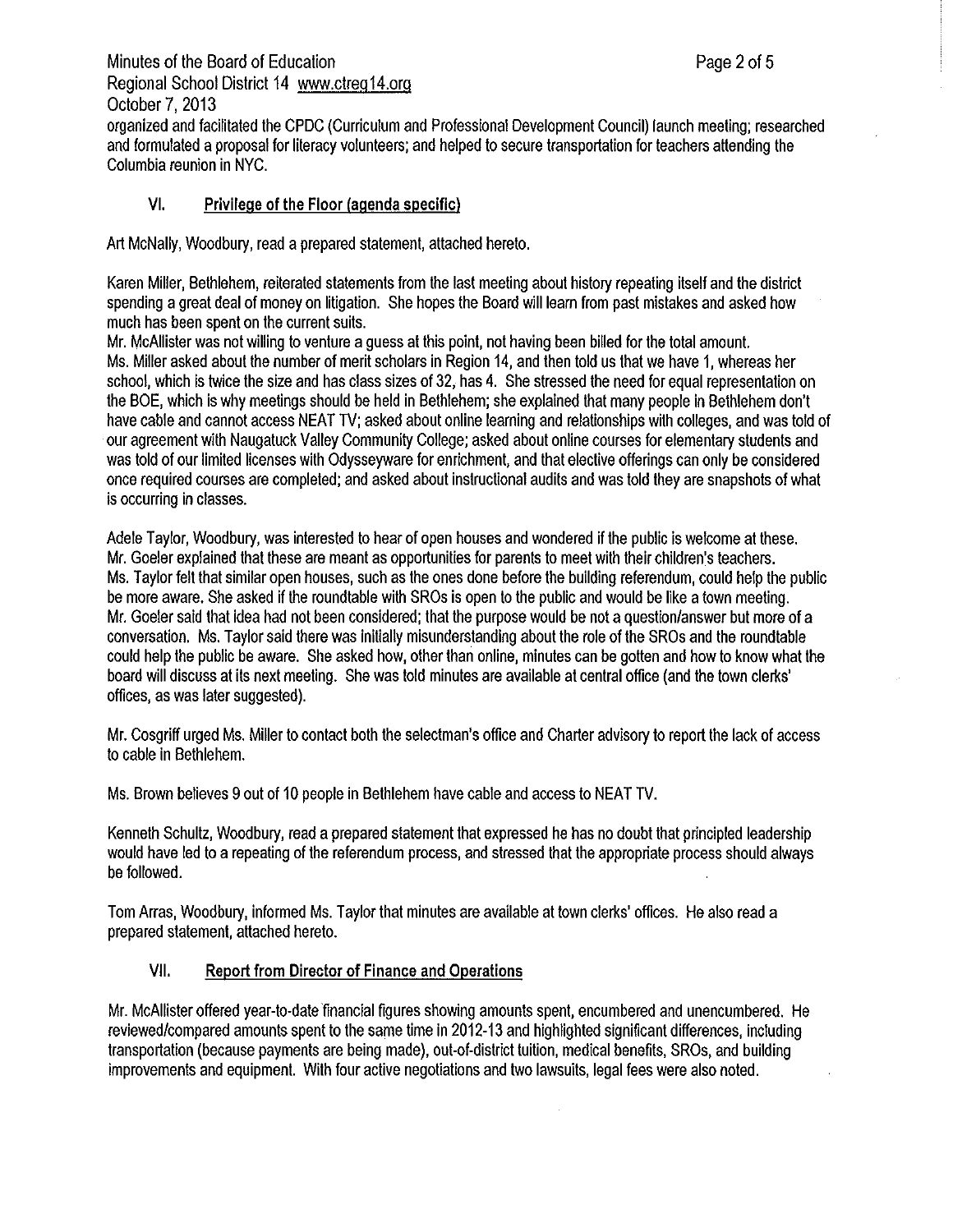# Minutes of the Board of Education **Page 3 of 5** and 2 of 5 Regional School District 14 <www.ctreq14.org> October 7, 2013

## **VIII. Committee Reports**

For Policy, Mr. Swendsen indicated the board would approve policies tonight as well as receive anew set for first read. As the policy revision project is on track, he is canceling tomorrow's meeting for lack of business.

For Public/Community Relations, Ms. Brown reported that it was interesting for her to see classrooms during her school visits; she would like to help with ELL students; will pursue the idea of public open houses at schools; indicated the senior/community center is great for advertising what is going on in the schools; she is interested in invigorating the volunteer and readers programs; she realizes the difficulty of filming/broadcasting BoE meetings in Bethlehem; her next meeting will be at 6:30 pm on 10/21.

For Facilities, Ms. Morgan's committee has not met and will next meet on 10/22 at 6:00 pm

For Finance, Mr. Bauer reported on his 9/10 meeting, at which photocopier lease, food service RFP, budget timeline, capital reserve, 2013-14 year to date budget, format for reporting to the public and quarterly reports were discussed. Discussion of website dashboard was tabled, and next meeting is 10/22 at 7 pm

Ms. Van Aken reported that Ad hoc Safety met on 9/27 at noon, discussed emergency operations plans, grant money and how best to spend it, and access controls.

Mr. Cosgriff indicated that administrator negotiations commenced with abusiness meeting on 10/2. The two sides **will**  meet again on 10/16.

#### **IX. Old Business**

The Board approved policies received at the last meeting for first read. Mr. Swendsen entered amotion to approve Board policy 4100 Child Abuse/Neglect Reporting. Second by Mr. Bauer. Discussion followed around sequence of actions around reporting. **Motion carried 6-0,** 

Mr. Swendsen entered amotion to approve Board policy 5113 Truancy. Second by Ms. Morgan. Discussion followed. Mr. Bauer referenced the guidance on p.1 to report to parents when student reaches the  $6<sup>th</sup>$  and  $9<sup>th</sup>$ absence. Ms. Brown asked about habitual truancy subject to local ordinances, and Ms. Morgan indicated our towns do not have those. Mr. Bauer recommended including items 1and 2in the policy, and Mr. Swendsen made note of this to communicate to our attorney. Motion carried 6-0.

Mr. Swendsen entered amotion to approve Board policy 5112 Attendance. Second by Mr. Bauer. Ms. Brown noted the age at which the option to withdraw is 17 years; Mr. Bauer indicated it had gone from 16 to 17. **Motion carried 6-0.** 

Mr. Swendsen entered a motion to approve Board policy 5141.21 Administering Medication. Second by Mr. Cosgriff. Mr. Bauer preferred the less stringent self-administering protocol on p. 2for chronic conditions and recommended approving the policy as written in the initial paragraph. Motion carried 6-0.

Mr. Swendsen entered a motion to approve Board policy 5141.21 Administering Medication - Administrative Regulation. Second by Mr. Bauer. Motion carried 6-0.

Mr. Swendsen entered amotion to approve Board policy 5145.5 Unlawful Harassment of Students. Second by Mr. Bauer. Motion carried 6-0.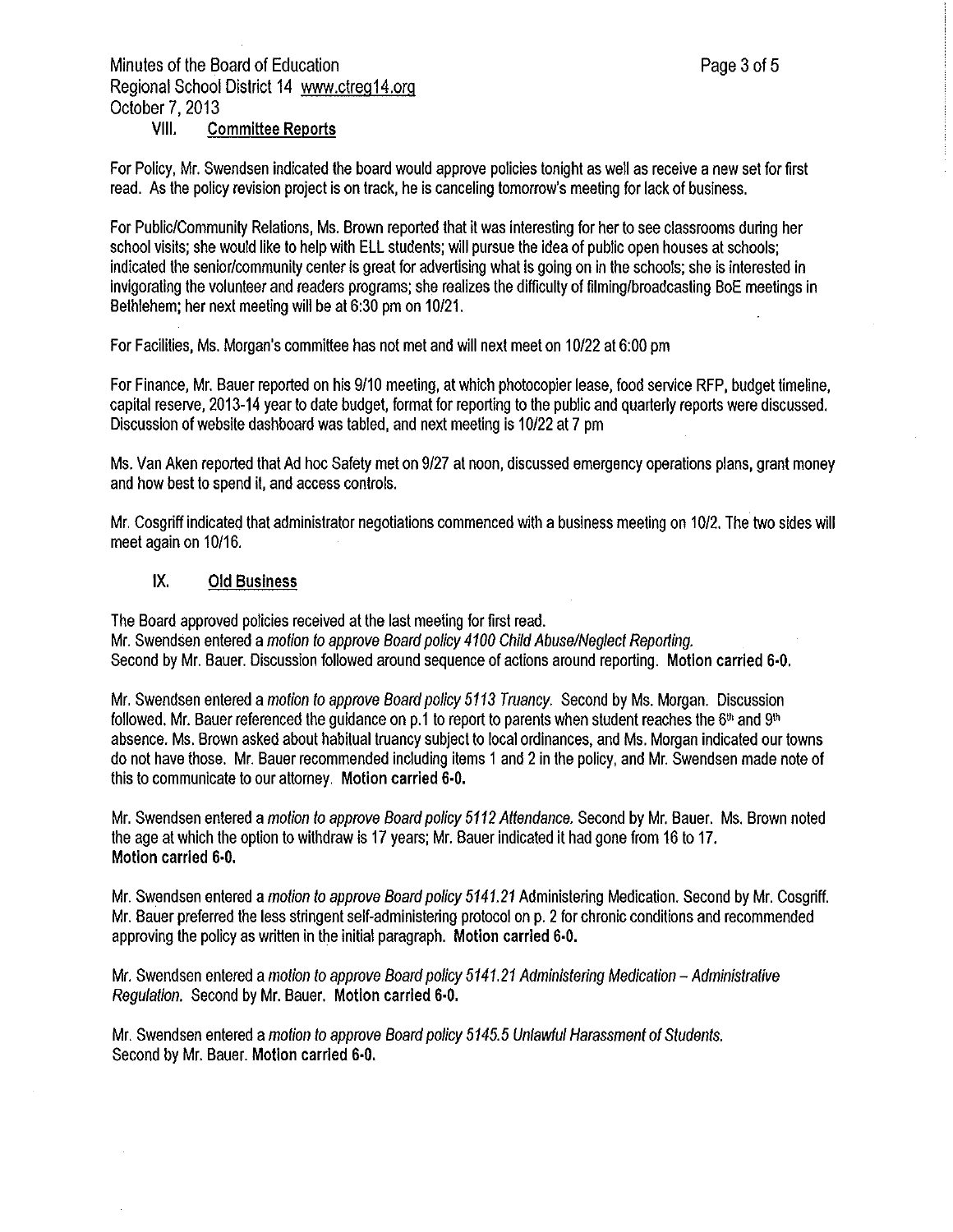Minutes of the Board of Education **Page 4 of 5** and  $P_1$  and  $P_2$  and  $P_3$  and  $P_4$  of 5 Regional School District 14 <www.ctreg14.org> October 7, 2013 Mr. Swendsen entered amotion to approve Board policy *5145.52* Student Harassment-Administrative Regulation. Second by Mr. Cosgriff. **Motion carried 6-0.** 

Mr. Swendsen entered amotion to approve Board policy *5145.52* Student Notice of Rights. Second by Mr. Bauer. **Motion carried 6-0.** 

Mr. Swendsen entered amotion to approve Board policy *5145.52* Student Complaint Form. Second by Mr. Bauer. **Motion carried 6-0.** Ms. Brown objected to the word "alienage.'

Mr. Swendsen entered amotion to approve Board policy *6142.1* Exemption from Instruction. Second by Mr. Cosgriff. **Motion carried 6-0.** 

Mr. Swendsen entered amotion to approve Board policy *6146* Graduation. Second by Mr. Bauer. Discussion followed. Mr. Bauer noted that graduation requirements had been previously updated from 21 to 23. Beginning with the class of 2016, Mathematics credits go from 3 to 4, and Science credits go from 2 to 3. Additionally, item 2 again references 21 credits and will need to be changed to 23. Mr. Swendsen noted that 2010-11 needs to be changed to 2013-14. Mr. Swendsen amended his earlier motion, entering amotion to approve Board policy *6146* to include all changes noted. Mr. Cosgriff seconded the motion, and the motion carried 6-0.

Mr. Swendsen entered amotion to approve Board policy *6165* Acceptable Use. Second by Mr. Bauer. **Motion carried 6-0.** 

## **X. New Business**

Mr. Cosgriff entered amotion to approve the NHS trip to Paris, France, *4112-19, 2014* for approximately *20* students and 2faculty chaperones, via bus and air travel, funded by students' families and customized by Explorica. Seconded by Mr. Swendsen, the motion carried 6-0.

### XI. Board Announcements

Ms. Van Aken requested that board members forward to her, or Mr. Chapman, suggested agenda items for the board retreat on 10/26.

## XII. Privilege of the Floor

Mr. McNally assured the Board he wants the students to get the best education they can get but, as for the Common Core, he asked them to make sure it doesn't go the wrong way. When developing the budget, he asked if the costs associated with each cost center will be identified in order to see which expenses go with each town. He was told they would. He asked about cost for SROs and was directed to line #58, Security. He thanked the board for all they do. He knows he took them to task tonight, but felt he had to.

Ms. Taylor, to Mr. Goeler's earlier comment that participation at Go the Distance seemed higher this year, confirmed it was, and that \$39,000 was raised.

Ms. Miller thanked Mr. Cosgriff for his suggestions regarding cable service. She was referred to line #51 of the budget report for legal fees, and realized she didn't have that page. She noted that Board officers are incorrectly listed on the district website. She recalled an unwritten policy that the chair switches back and forth between the towns each year. She asked when US History is taught and was told in  $5<sup>th</sup>$ ,  $8<sup>th</sup>$  and 11<sup>th</sup> grade. She asked to review atextbook as she has heard history is being rewritten. Mr. Goeler agreed to have one delivered to Bethlehem to avoid Ms. Miller having to travel all the way to central office.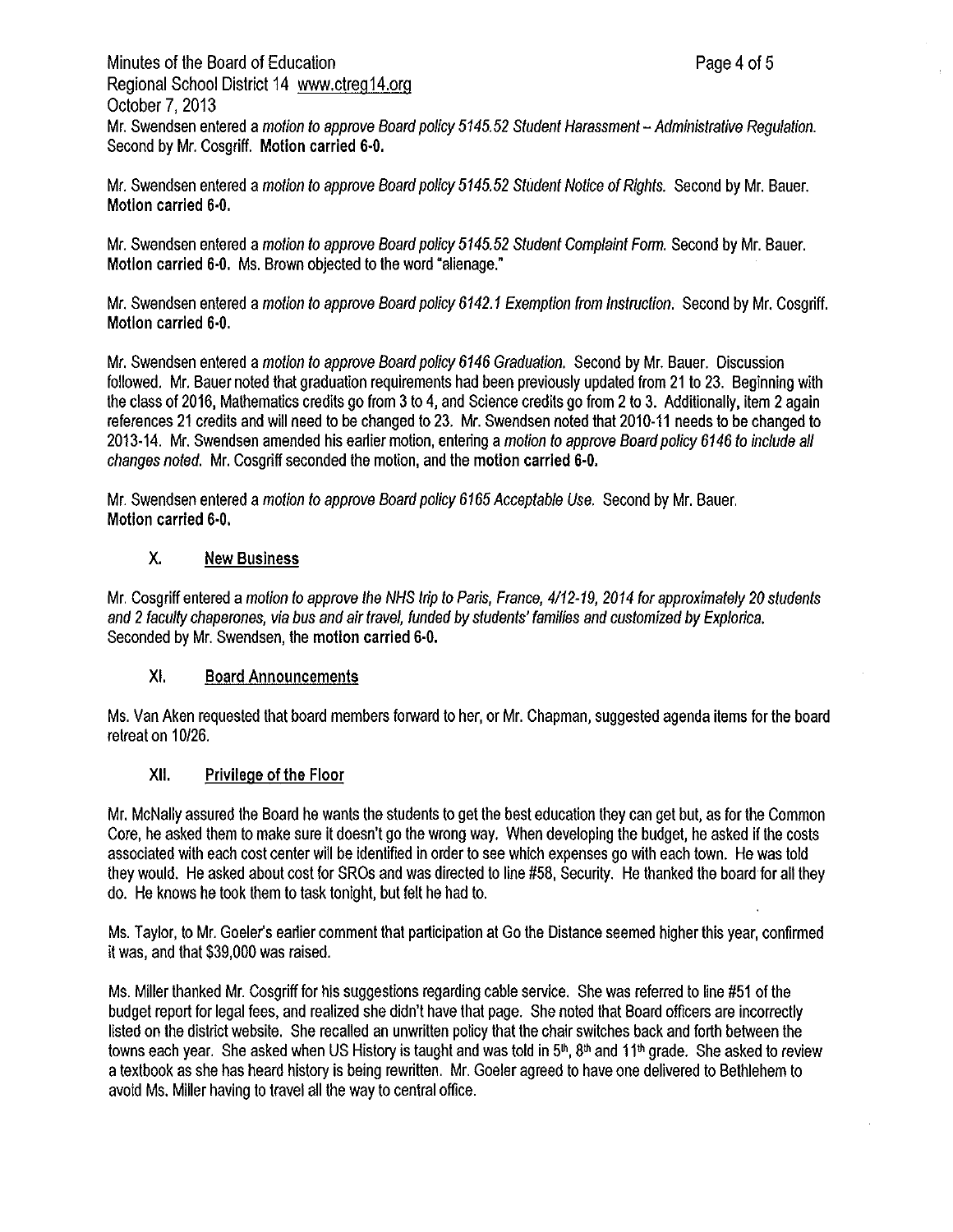## XIII. Adjournment

Ms. Van Aken requested a motion to adjoum. Entered by Ms. Morgan and seconded by Mr. Cosgriff, the motion carried 6-0.

The meeting of the Board of Education adjourned at 9:00 pm.

Respectfully Submitted,

Carol Ann Brown, Secretary Regional School District #14 Board of Education

Recorded and filed subject to Board of Education approval by: Debra W. Carlton, Board Clerk, 10/8/13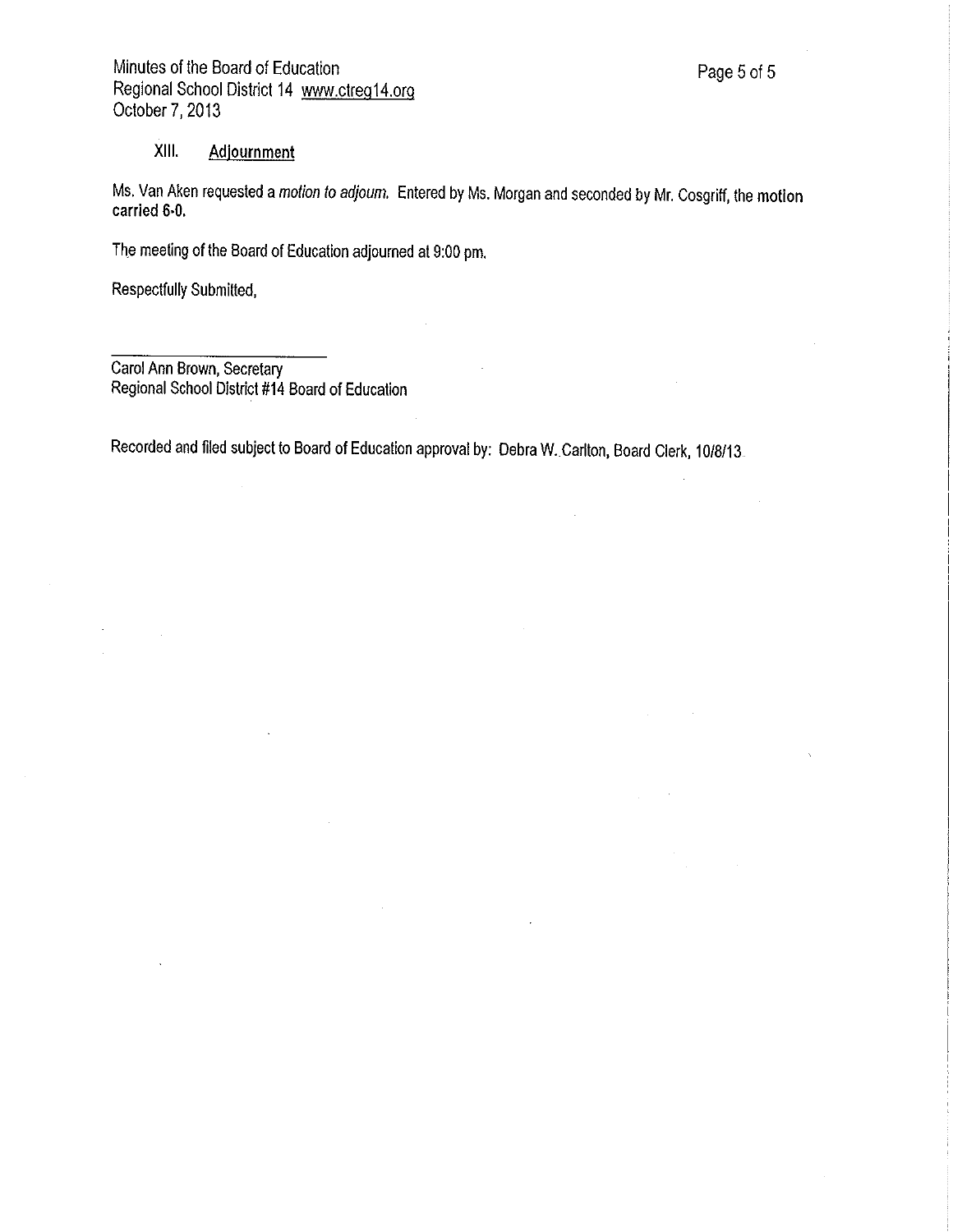# Submission at Region 14 BOE Meeting October 7, 2013

Tonight you have approved the Region 14 BOE Minutes of your meeting of September 16, 2013. Once again, all my questions, as well as the answers given by Chairman Chapman are not reported completely or accurately in the minutes. Not a word about the Illegal High School Rebuilding Vote or the lawsuit, when actually brought and discussed in the meeting. Is this the Board's way of ensuring that what is said at your meetings is given the best slant to the officials running them, as well as not presenting opinions not agreeable to the Board members?

During the September 16<sup>th</sup> meeting VII Privilege of the Floor (agenda specific), I pointed out that my question to Chairman Chapman was reported Inaccurately in the minutes for September 3rd. I did not say "... and when the Board will take responsibility for the "Illegal vote" rather than put the towns through the expense of litigation." It was a matter of content and emphasis. I **asked, Why is the Region 14 BOE putting the towns of Bethlehem and Woodbury, as well as its' residents through the costs of the two (2) lawsuits, when they know the vote was illegal in the first place?** Mr. Chapman did not answer this question directly, which was not reported as stated, but chose to answer a previous question on steps to ensure these errors don't happen again. From the September 3<sup>rd</sup> minutes, "Mr. Chapman indicated that a status report will be given at the next BOE meeting, and that steps for seeing that this type of error does not happen again will include developing and initial/sign off type checklist for QA/QC."

I also asked Mr. Chapman on September 16th, why in his earlier "Report from the Chairman" section of the meeting, he did not address the status of the lawsuits? He stated that he intended to report It later in the meeting. So nothing at this point in the meeting minutes is reported as to what actually happened at the meeting. However, It was covered later under XII. Board Announcements "Mr. Chapman reiterated that there are no changes in the status of the lawsult(s) and, when there is new Information, he will report it." This statement Implies he said the same thing earlier in the meeting, which he did, but It is not reported that way.

The whole presentation of this Issue in the September 3rd and 16<sup>th</sup> meeting minutes Is to gloss over the fact that the Region 14 Superintendent and BOE made an error in not posting a proper Bond Vote Notice, will not admit it and will not drop Its' litigation. Perhaps this Wednesday, October 9, 2013 In Bantam, Litchfield County Court, the people of Woodbury and Bethlehem will get some answers and relief.

Arthur F. McNally 56 Orchard Avenue Woodbury, Ct. 06798